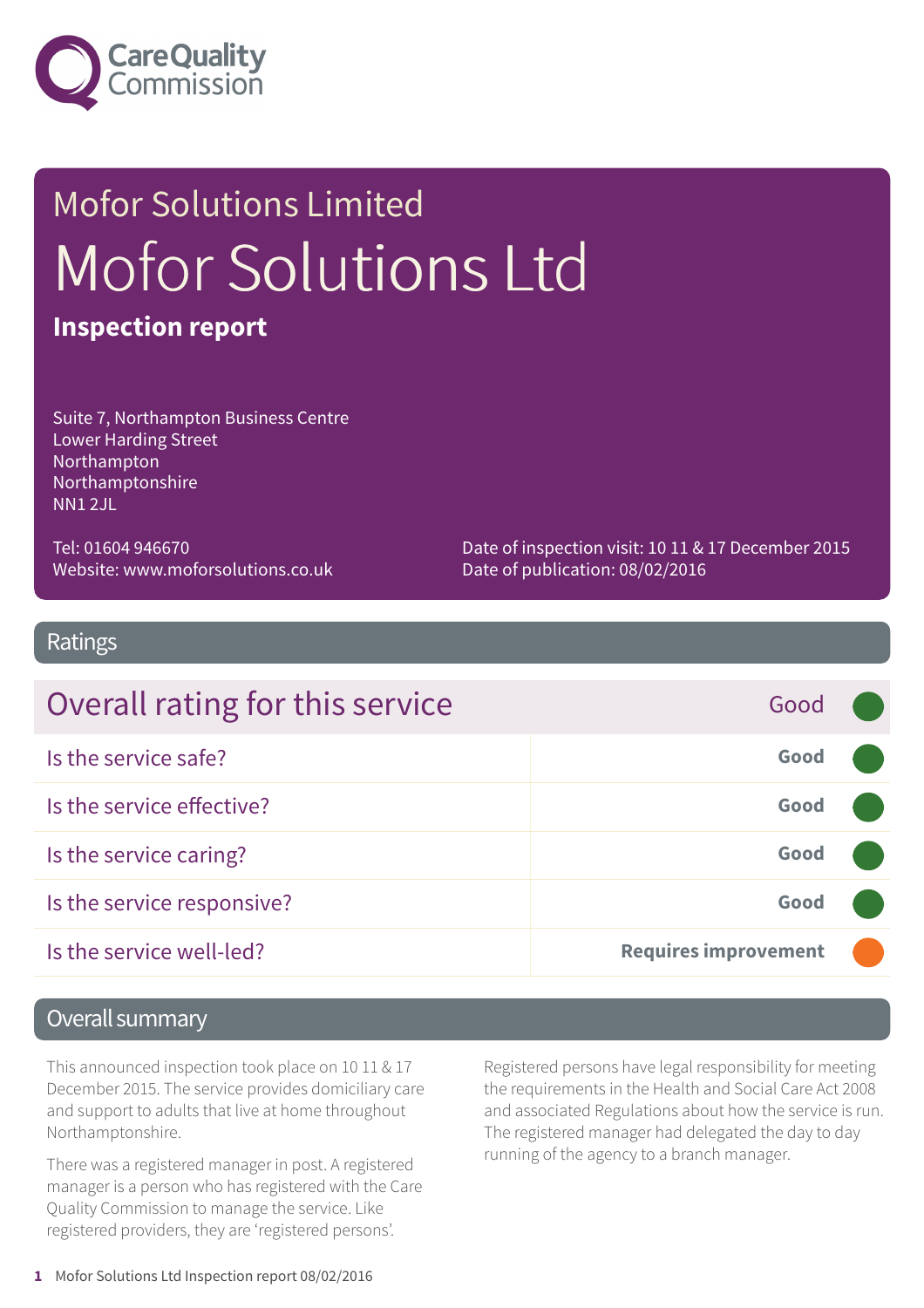# Summary of findings

There were some systems in place to monitor the quality and safety of the service however these systems required strengthening to ensure any concerns or areas for improvement were identified and acted upon.

People felt safe in the house and relatives said that they had no concerns. Staff understood the need to protect people from harm and abuse and knew what action they should take if they had any concerns.

When there were unforeseen changes in staffing levels the branch manager reviewed the workload so that people received the support they required at the times they needed it. The recruitment practices were thorough and protected people from being cared for by staff that were unsuitable to work at the service.

Care records provided information to staff about action to be taken to minimise any risks whilst allowing people to be as independent as possible.

Care plans were in place detailing how people wished to be supported and where possible people or their family members were involved in making decisions about their support.

People were prompted to take their medicines as prescribed. People were supported to maintain good health as staff had the knowledge and skills to support them and when there were concerns these were raised with family members or healthcare services when needed.

Where possible people were actively involved in decision about their care and support needs There were formal systems in place to assess people's capacity for decision making under the Mental Capacity Act 2005 and Deprivation of Liberty Safeguards (DoLS).

Staff developed good relationships with the people they supported. Staff were aware of the importance of managing complaints promptly and in line with the provider's policy.

The branch manager was visible and accessible and staff and people had confidence in the way the service was run. The branch manager was supported by the registered manager.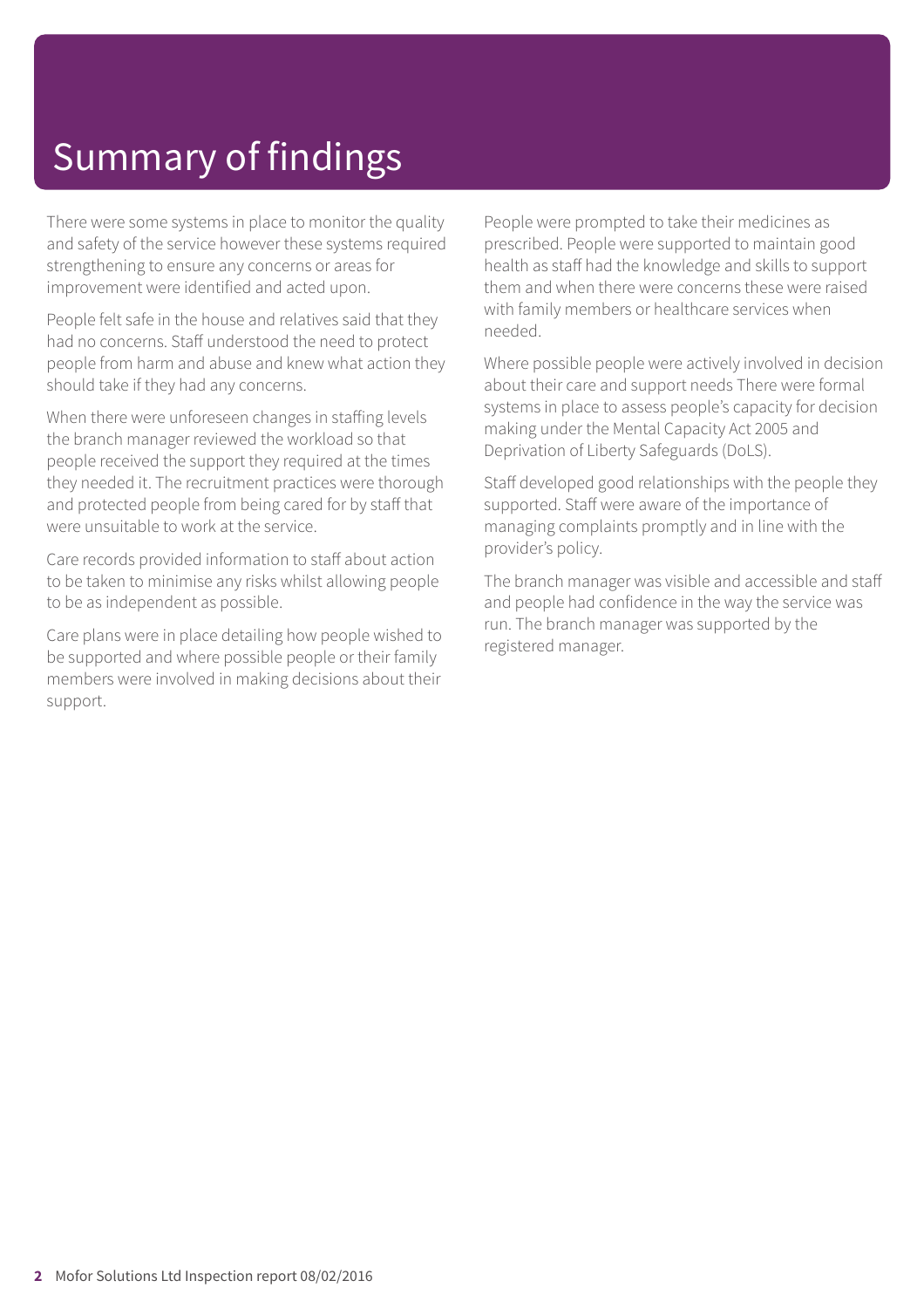# Summary of findings

#### The five questions we ask about services and what we found We always ask the following five questions of services. **Is the service safe?** The service was safe. People received care and support in their own homes by suitable staff that had been appropriately recruited. People were protected from unsafe care. Risks had been assessed and appropriate precautionary measures were taken when necessary to protect people from harm. People felt safe and staff were clear on their roles and responsibilities to safeguard them. **Good ––– Is the service effective?** The service was effective People received a consistent service from regular staff. Communication between staff and people regarding unavoidable delays or other changes to their service was timely and appropriate. Staff knew their responsibilities as defined by the Mental Capacity Act 2005 (MCA 2005) when providing support and care to people in their own home. People received personalised support in their own homes. Staff received supervision and training which ensured they had the skills and knowledge to support people appropriately and in the way that they preferred. **Good ––– Is the service caring?** The service was caring. People were encouraged to make decisions about how their support was provided and their privacy and dignity were protected and promoted. People and their families were happy with the support provided by the service. Staff had a good understanding of people's needs and preferences and people felt that they had been listened too and their views respected. **Good ––– Is the service responsive?** The service was responsive. Pre admission assessments were carried out to ensure the service was able to meet people's needs, as part of the assessment consideration was given to any equipment or needs that people may have. Regular reviews were held to ensure the service provided continued to meet people's needs. **Good –––**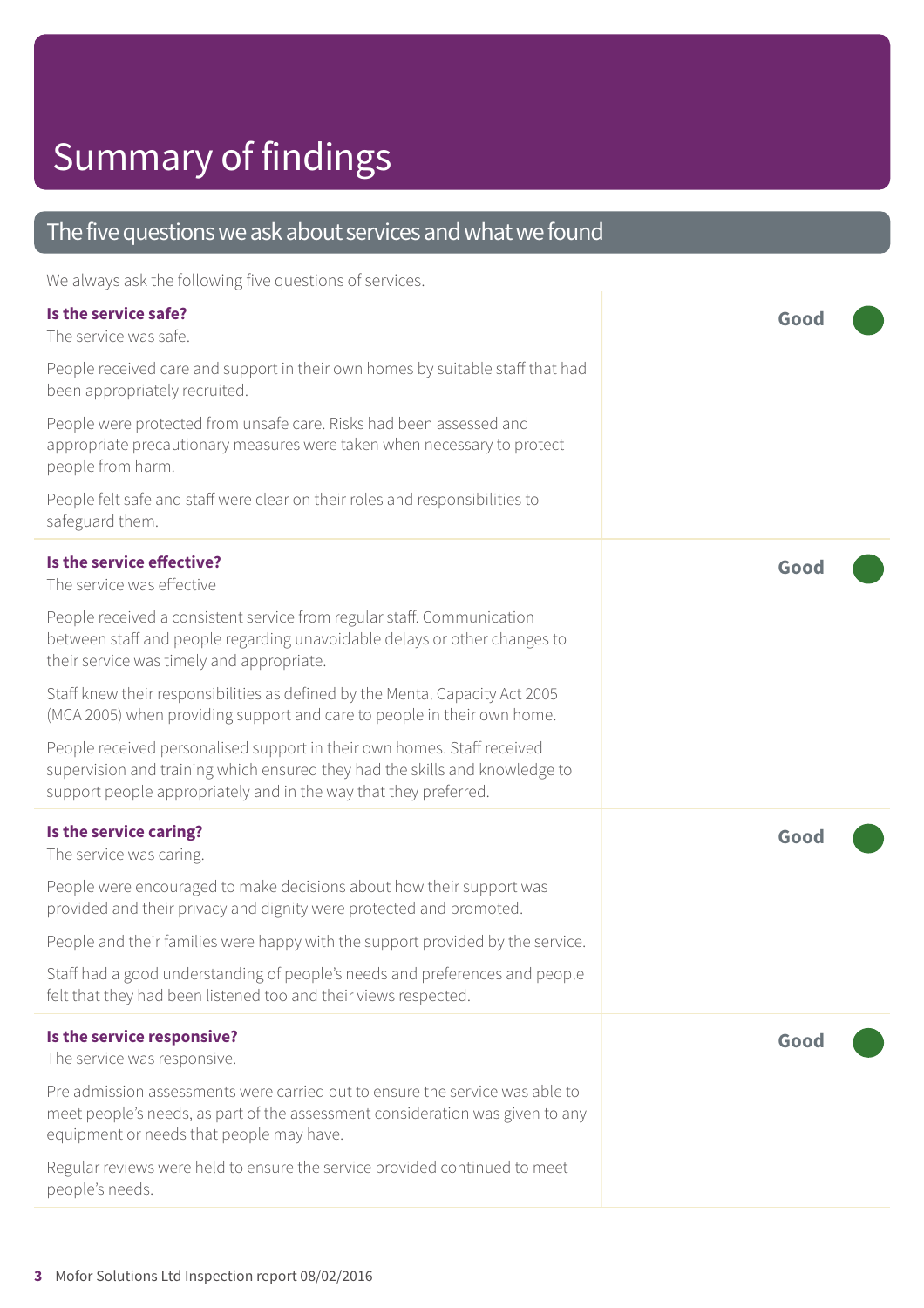# Summary of findings

People were listened to, their views were acknowledged and acted upon and care and support was delivered in the way that people chose and preferred.

People using the service and their relatives knew how to raise a concern or make a complaint. There was a complaints system in place and concerns were responded to appropriately.

| Is the service well-led?<br>The service was not always well-led.                                                                                                                                                     | <b>Requires improvement</b> |
|----------------------------------------------------------------------------------------------------------------------------------------------------------------------------------------------------------------------|-----------------------------|
| There were some systems in place to monitor the quality and safety of the<br>service however these systems required strengthening to ensure any concerns<br>or areas for improvement were identified and acted upon. |                             |
| A registered manager was in post and they visited the service regularly. The<br>registered manager had delegated the day to day running of the service to the<br>branch manager                                      |                             |
| People their relatives and staff were confident in the management of the<br>service. They were supported and encouraged to provide feedback about the<br>service.                                                    |                             |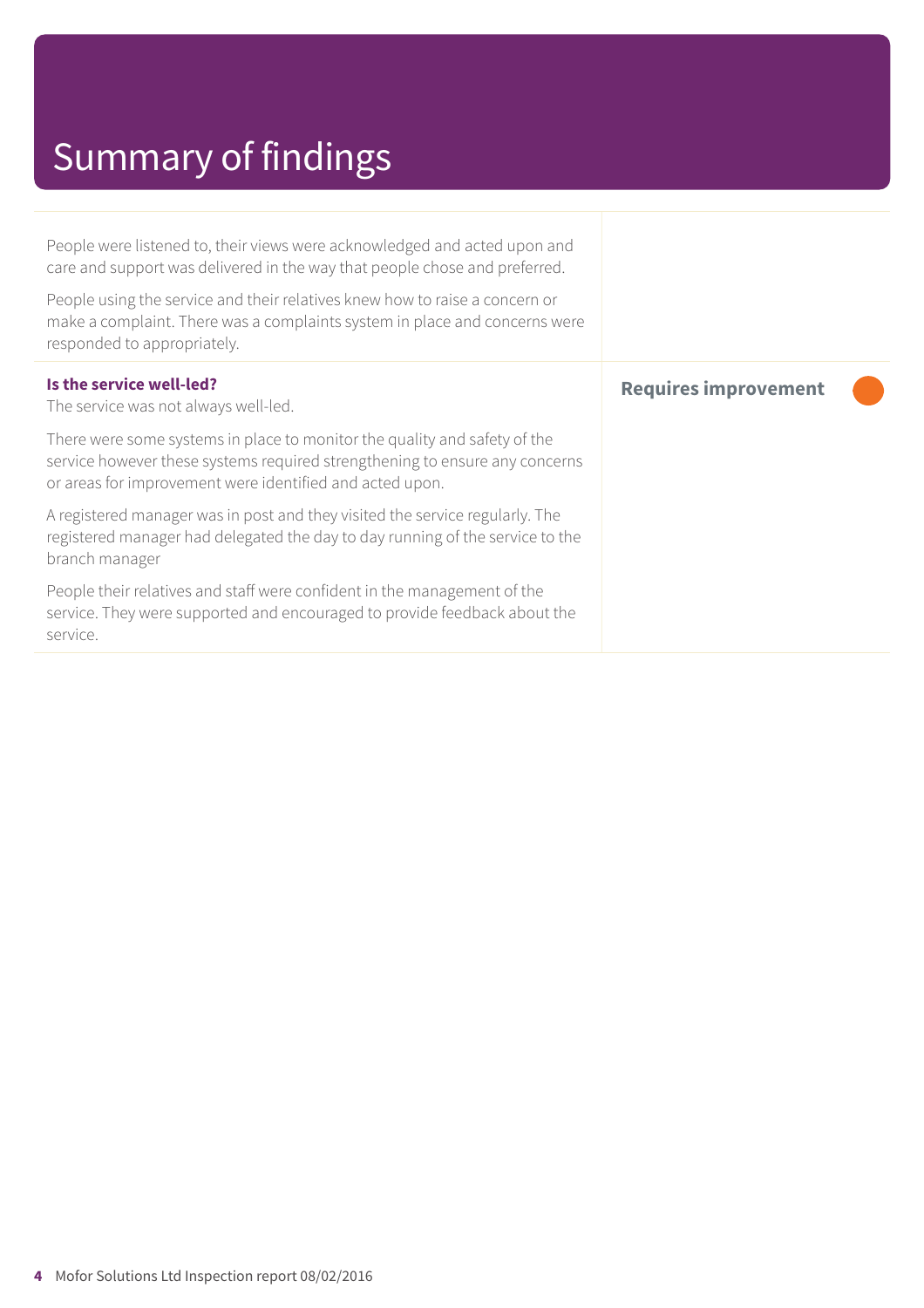

# Mofor Solutions Ltd **Detailed findings**

#### Background to this inspection

We carried out this inspection under Section 60 of the Health and Social Care Act 2008 as part of our regulatory functions. This inspection was planned to check whether the provider is meeting the legal requirements and regulations associated with the Health and Social Care Act 2008, to look at the overall quality of the service, and to provide a rating for the service under the Care Act 2014.

This inspection took place over three days in December 2015 and was announced and was undertaken by one inspector. The provider was given 4 hours' notice of the inspection as we needed to be sure that when we inspected the manager was in the agency office. We do this because in some community based domiciliary care agencies the manager is often out of the office supporting staff or, in some smaller agencies, providing care.

Before our inspection, we reviewed information we held about the provider including, for example, statutory notifications that they had sent us. A statutory notification is information about important events which the provider is required to send us by law. We contacted the health and social care commissioners who help place and monitor the care of people using the service that have information about the quality of the service.

During this inspection we visited the agency office. We met and spoke with seven care staff, including the registered manager and branch manager. We reviewed the care records of two people who used the service. We looked at three records in relation to staff recruitment and training, as well as records related to the quality monitoring of the service.

We took into account people's experience of receiving care by listening to what they had to say.

We visited one household with people's prior agreement. With people's permission, we looked at the care records maintained by the care staff that were kept in people's own homes. We also telephoned the relatives of four people to ask them about their family member's experience of using the service.

We also looked at other information related to the running of and the quality of the service. This included quality assurance audits, training information for care staff, and the arrangements for managing complaints.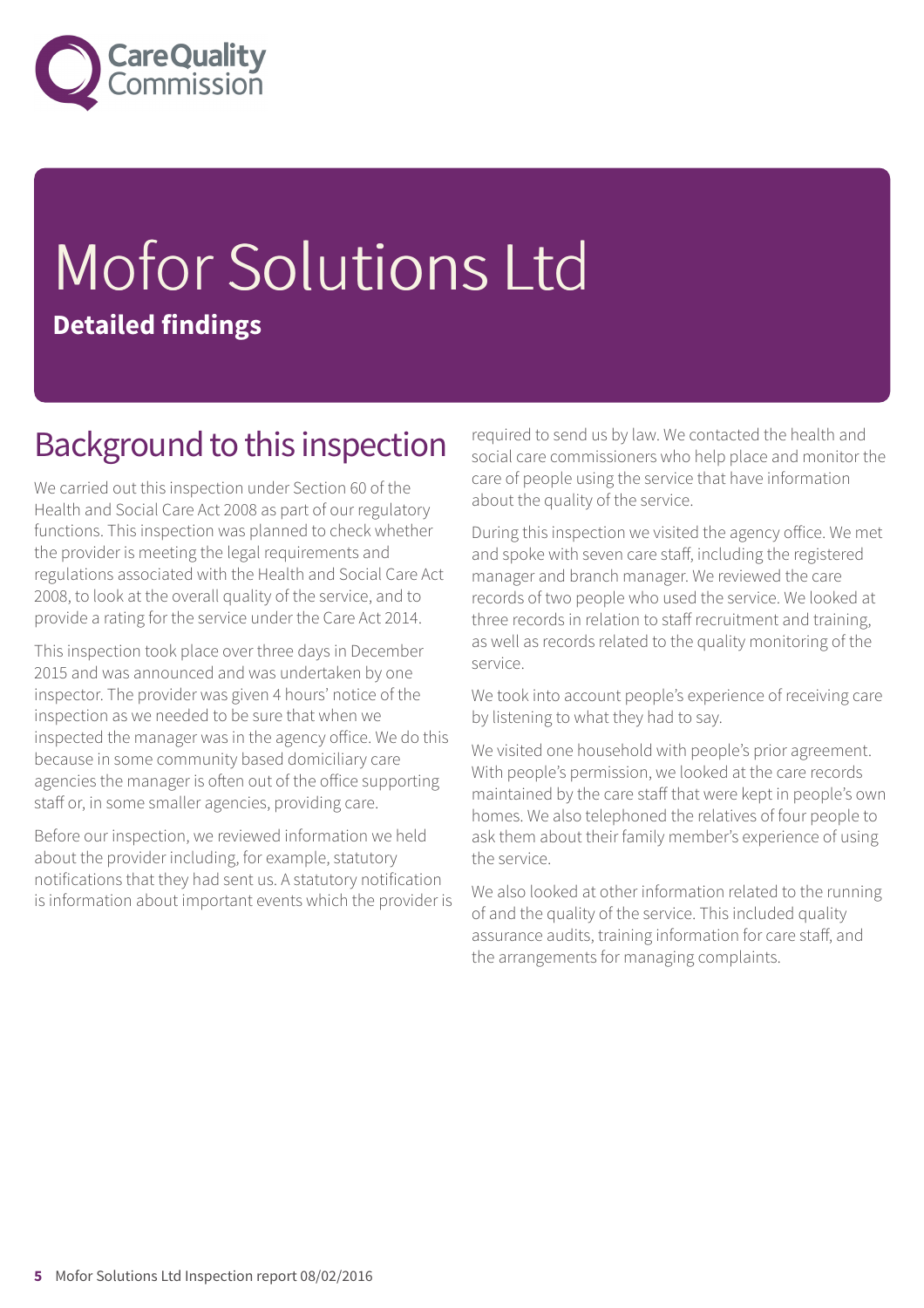### Is the service safe?

#### **Our findings**

There was sufficient staff to keep people safe and to meet their needs. One family member said that their relative had experienced some 'missed calls' over a weekend. We discussed this with the manager and they explained that they had investigated the reason for this and they told us of the changes they had made to mitigate against this occurring again. People's relatives said that the communication with the manager was good in that they were kept advised of staff changes or any delays in care staff arriving to care for their family member. One relative said " I have used other agencies before and this one is very reliable."

The manager said that they were in the process of recruiting more staff and as an interim measure they were not taking on any more packages of care until they had increased their staffing levels. In addition some care packages had been returned to the council which ensured that people's care needs could be safely met by the current staffing levels. People said that they felt safe receiving their care and support from the service. One relative said "I think that [name] is safe in their hands." Another relative said "[Name] is definitely looked after safely."

There were appropriate recruitment practices in place. This meant that people were safeguarded against the risk of being cared for by unsuitable staff because staff were checked for criminal convictions and satisfactory employment references were obtained before they started work. The manager demonstrated the system that was used which confirmed that all staff had received a disclosure and barring check (DBS) before commencing employment. Newly recruited care staff 'shadowed' experienced staff and were 'signed off' by the manager before they were scheduled to work alone with people receiving care and support.

People were supported by a staff group that knew how to recognise when people were at risk of harm and what action they would need to take to keep people safe and to report concerns. This was because the provider had taken

reasonable steps to identify the possibility of abuse and prevent abuse from happening. The provider's safeguarding policy set out the responsibility of staff to report abuse and explained the procedures they needed to follow. Staff understood their responsibilities and what they needed to do to raise their concerns with the right person if they suspected or witnessed ill treatment or poor practice. The manager had submitted safeguarding referrals where necessary and this demonstrated their knowledge of the safeguarding process.

People had care plans kept in their homes, with a copy held at the agencies office. Care plans provided staff with the guidance and information they needed to provide people with safe care in the way that the person wanted to be cared for. People's care plans accurately provided care workers with up-to-date information about people's healthcare needs, their mobility, and other factors that had to be taken into consideration so that safe care was provided.

People's risks had been assessed and there was appropriate guidance for staff to follow to provide safe care. When additional risks had been identified such as a risk of slipping from a bed that was too high, staff had alerted community based professionals who had arranged for an alternative bed that the person could use without the risk of slipping off. Accident and incident forms were sent to the manager to review and action where necessary for example as a result of one person having a fall the manager contacted the GP and falls team for guidance to reduce the risk of further falls..

Staff had received training in medicines and were familiar with the medicines that people had been prescribed. The manager said that they had identified that one person was at risk of taking more or less medicine than had been prescribed as they had become confused and were not able to read the packaging. The manager arranged for the medicines to be dispensed into a 'blister pack' this ensured that the correct medicine was taken by the person and they would not be at risk of receiving too much or too little medicine.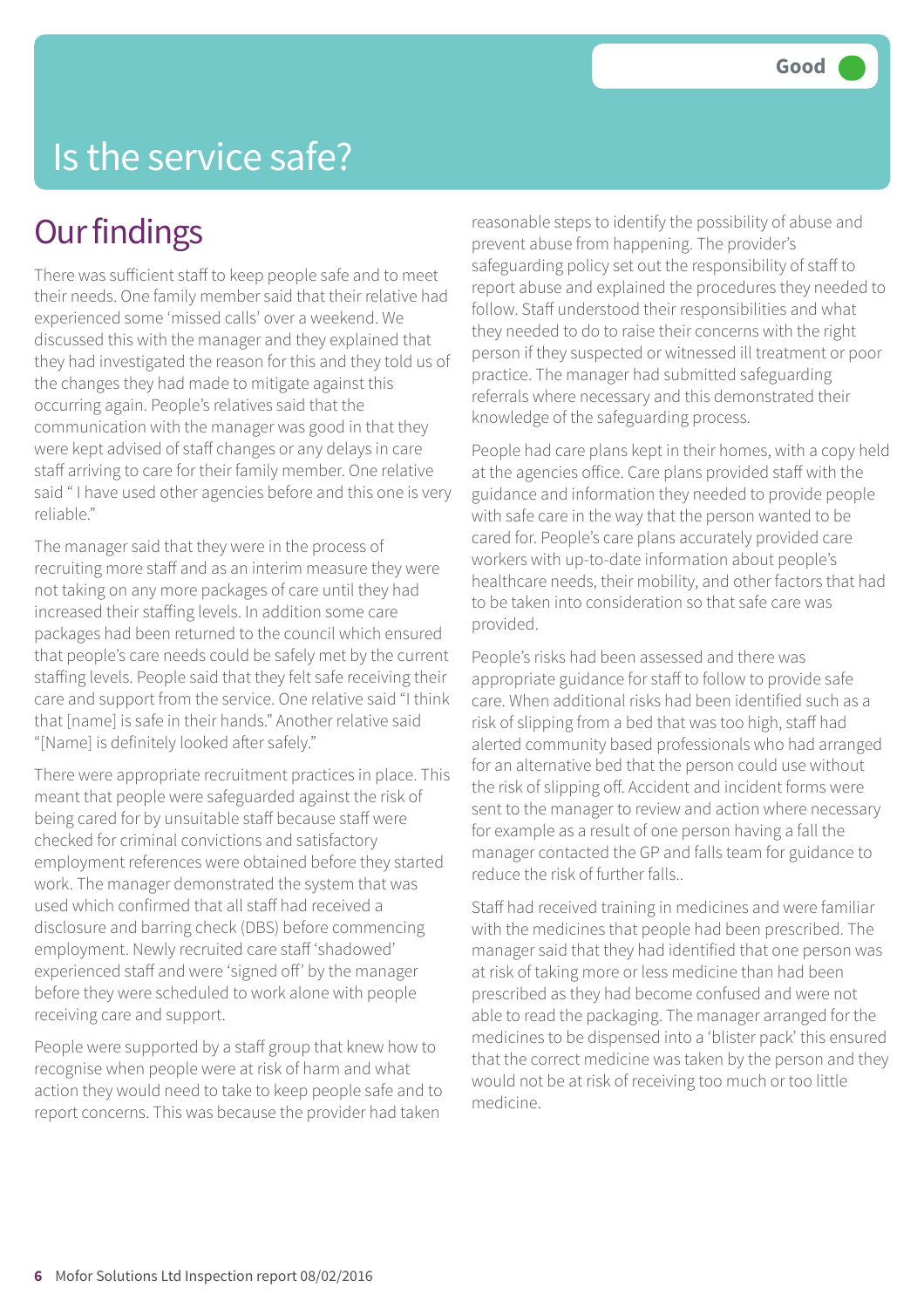# Is the service effective?

#### **Our findings**

People received support from staff that had received training which enabled them to understand the needs of the people they were supporting. Staff received an induction and mandatory training such as moving and handling and health and safety. One member of staff said that as part of their training they had experienced what it felt like to be in a 'hoist' and this gave them a good understanding of how it felt to be placed in a hoist to move your position and this made them appreciate how people felt. We noted certificates in staff's files which evidenced their learning. There was a plan in place for on-going training so that staff's knowledge could be regularly updated and refreshed. Additional training relevant to the needs of people were also included such as percutaneous endoscopic gastrostomy (PEG) feeding which was provided by a community based healthcare professional.

Staff received an appropriate induction and shadowed more experienced staff to gain an understanding of how to provide care and support to people. One member of staff said that they had been given the time to get to know people and their routine and that once they felt confident they were 'signed off' by the manager to carry out visits independently.

Staff had the guidance and support when they needed it. Staff were confident in the manager and were happy with the level of support and supervision they received. They told us that the manager was always available to discuss any issues such as their own further training needs. We saw that the manager worked alongside staff on a regular basis. This helped provide an opportunity for informal supervision and to maintain an open and accessible relationship. Care staff had their work performance appraised at regular intervals throughout the year by the manager and senior care staff. This often took the form of

'spot checks' to ensure care was being carried out as per the care plan. The provider had an appraisal policy in place. Appraisal dates had been booked for those staff that had worked for over 12 months.

People's care plans contained their consent to receive care and support. Family members had also been involved when care and support arrangements had been discussed and planned. There was also information detailing which areas of their home people were happy for staff to access and other areas such as upstairs where care staff did not have their consent to enter. Care staff understood their responsibilities under the Mental Capacity Act 2005 (MCA). The MCA provides a legal framework for making particular decisions on behalf of people who may lack the mental capacity to do so for themselves. The Act requires that as far as possible people make their own decisions and are helped to do so when needed. When they lack mental capacity to take particular decisions, any made on their behalf must be in their best interests and as least restrictive as possible.

People's assessed needs were safely met by experienced staff and referrals to specialists had also been made to ensure that people received specialist treatment and advice when they needed it. One family member said that the staff had recommended that they contact an occupational therapist who could advise on equipment that would make bathing more safe and comfortable for their relative. They said that the new equipment was now in place and made their relative feel much more comfortable and relaxed when bathing. Family members were also very complimentary about staff's awareness in any changing conditions. Timely action had been taken if there were concerns about people's wellbeing, raising these directly with family members or, where appropriate and with people's consent, to external professionals such as their GP or community nurse.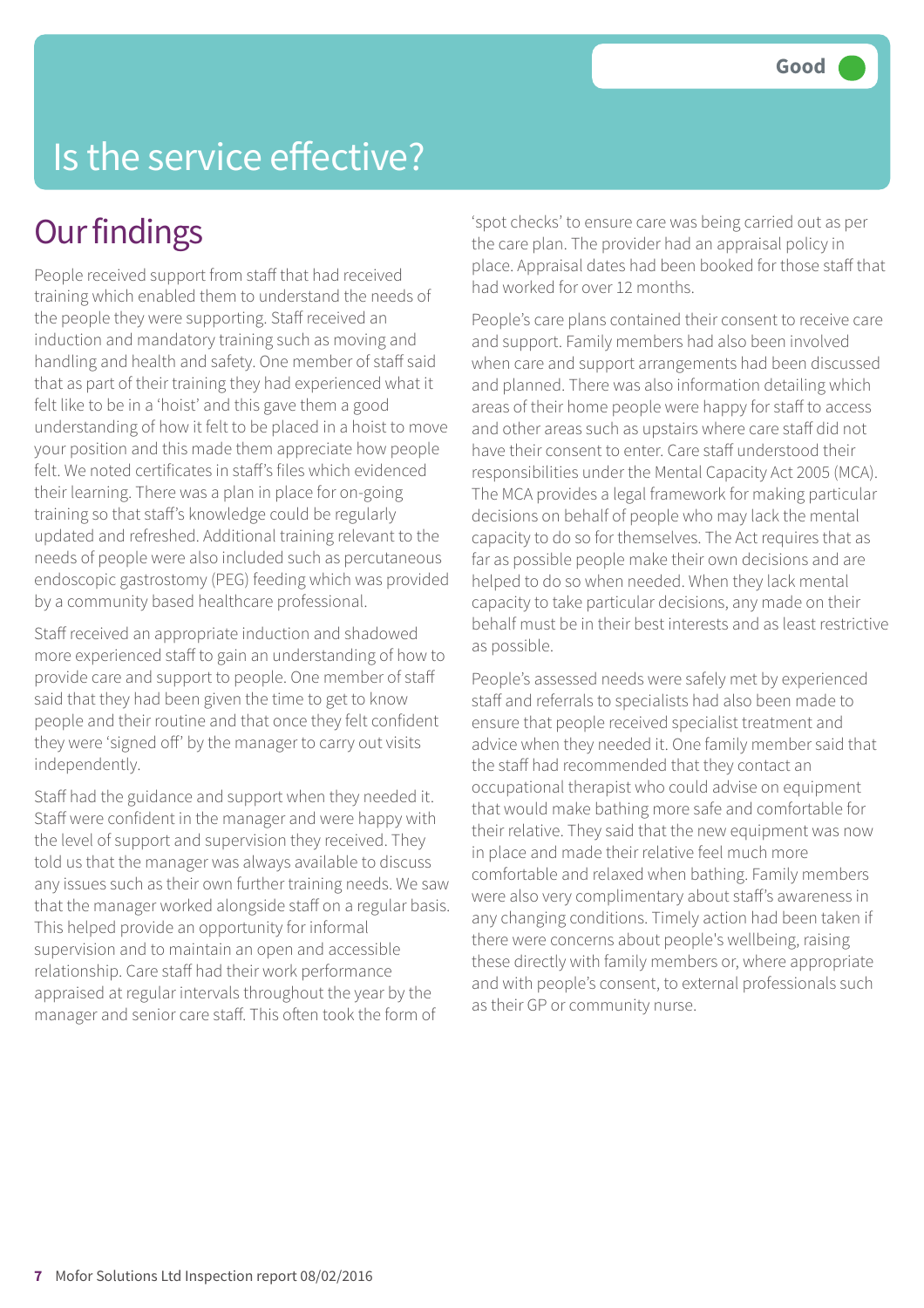# Is the service caring?

#### **Our findings**

Staff supported people in a kind and caring way and involved them as much as possible in day to day choices and arrangements. One family member said "Mum is asked what she wants, she is encouraged to make decisions as to where she wants to sit and the staff are very respectful of her wishes, and she is handled in a very caring way." Relatives praised the caring nature of the staff. One relative said "The girls don't rush, they always check if you need anything else, I couldn't speak more highly of them."

People were encouraged to express their views and to make choices. There was information in people's care plans about their life history what they liked to do for themselves. This included how they wanted to spend their time and what personal goals they may have such as wanting to stay as independent as possible. People had also described how they wanted their care to be given and their preferred daily routines. Where people were unable to express their views and to make choices, we noted that family members had given guidance to staff about what people liked to do and what their preferences were. This information was also

recorded in people's care plans to guide staff about what people liked or disliked. Staff we spoke with were very familiar with people's likes and dislikes and how they liked their care to be given.

People were given information in a way that they understood; the provider had a 'service user guide' which people had within their homes. This detailed services that were available to them such as an advocacy service should they need independent advice. The provider also had a policy in place to support the use of advocacy.

People's dignity and right to privacy was protected by staff. Staff told us that they respected that they were coming into people's own homes to provide their care and support and acted accordingly. One member of staff said "We always check that everything is alright before we leave."

Relatives were very complimentary about the service and the fact that they had regular carers who developed positive caring relationships with their family member. One relative commented. "We have been especially pleased with the fact that we have one carer and not a succession of different people, perhaps a small detail but much appreciated."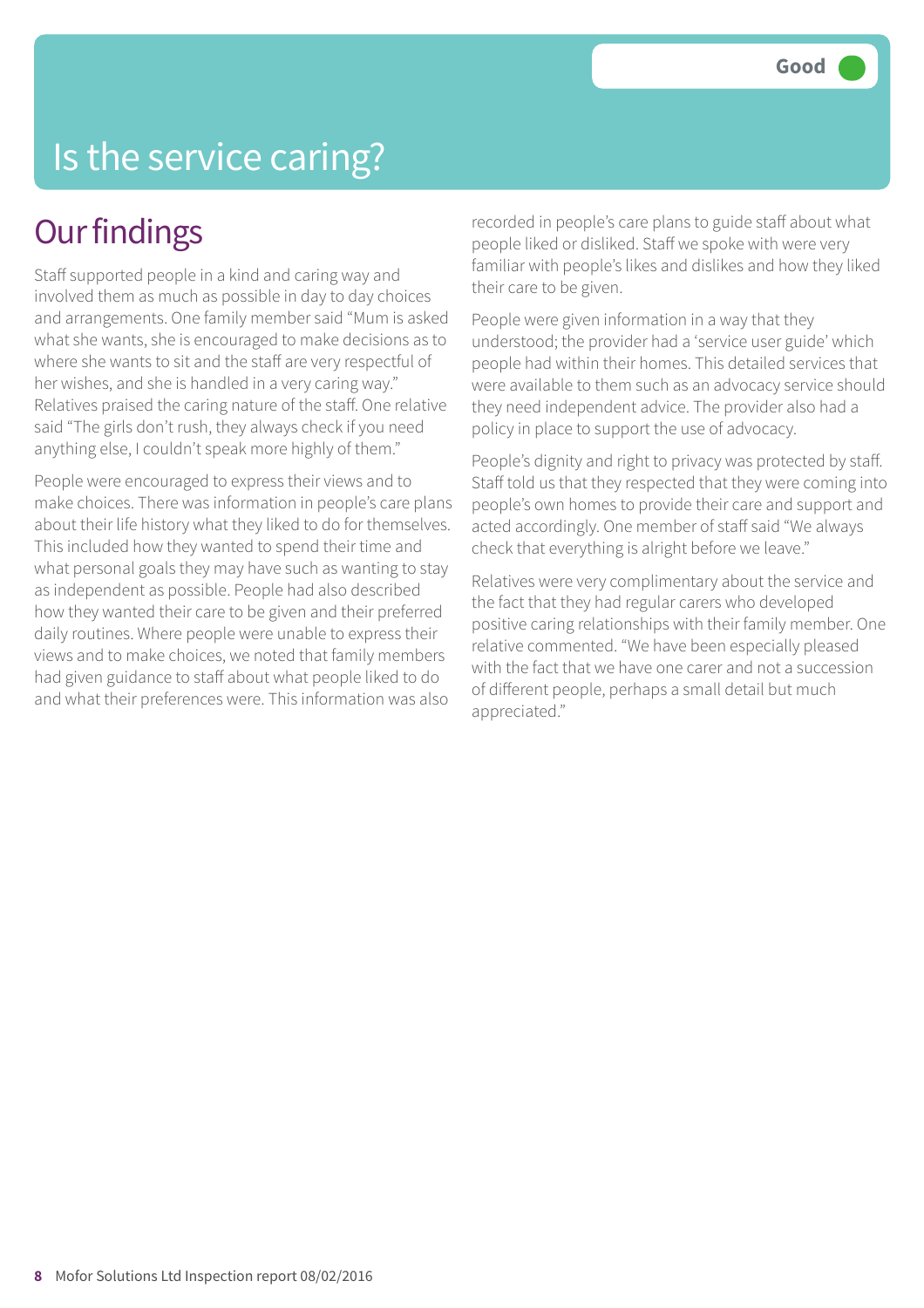# Is the service responsive?

### **Our findings**

People were assessed to determine if the service could meet their needs. The assessment included risk assessments and identification of any additional equipment that would be required. For example if people were moving from hospital back into their own home additional equipment such as a hoist may be required. Once care was being provided in people's homes the staff noted that a pressure relieving mattress was not inflating correctly and promptly arranged for a replacement.

People received the care and support they needed in accordance with their assessed needs. The assessment and care planning process also considered people's likes and dislikes as well as their needs. Care plans contained information about how people wanted their care and support to be given. If people's ability to communicate verbally had been compromised then family members were consulted so that care plans reflected people's preferences as much as possible. Relatives said "The staff always ask [name] if she wants a bath or a wash, they involve her in making choices and decisions wherever they can."

Staff were creative in finding ways to meet people's needs. One person did not have English as their first language and they also had a limited understanding of what care staff were saying to them. One member of staff told us that they had learned some words in the person's first language and

used these along with gestures and touch to gain the persons understanding of what care was going to be given such as washing or supporting to eat.. They had also learned how to greet the person in their own language before providing care.

There were arrangements in place to gather the views of people. The manager showed us the results of a questionnaire which had been sent to people and their relatives in August 2015. Of those that were returned we noted that the majority of the feedback was 'good' or 'very good'. The manager said that they would be repeating the questionnaire again in 2016.

Most of the relatives we spoke too said they had no complaints about the service. Where one relative had raised concerns with the manager we were told that this had been resolved to the person's satisfaction. One relative said "I have no complaints at all, but I am happy to pick up the phone and talk to [manager's name] if anything was wrong." Another relative said "All the staff are great, if I had any concerns at all they would sort it out for me." Information on how to raise complaints was detailed in the providers service users guide. The complaints file to record any issues raised and how they were resolved were blank, therefore we were unable to confirm that any concerns had been resolved in a timely way and in accordance with the provider's policy. The manager gave an undertaking to ensure that any concerns or complaints would be recorded.